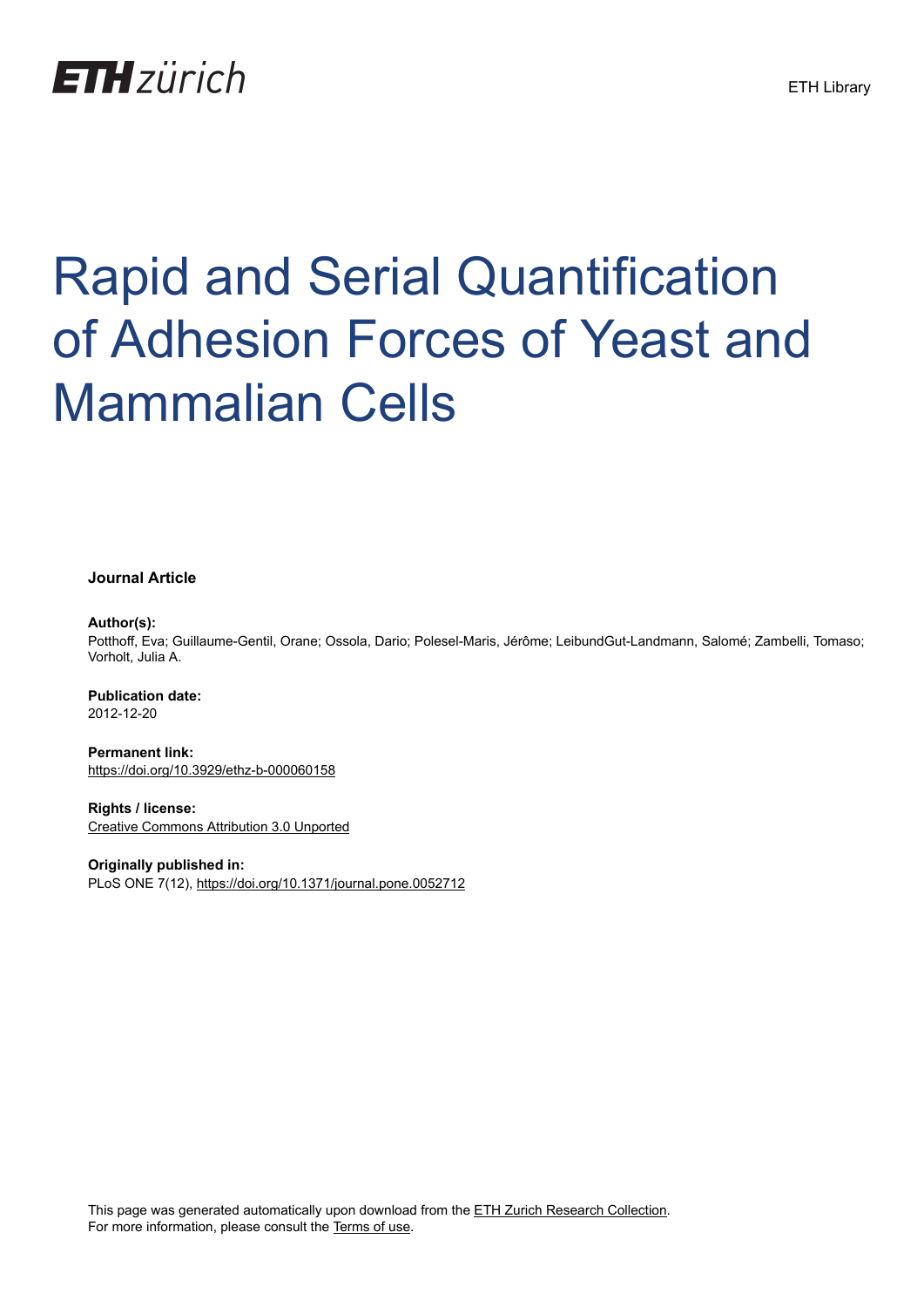# Rapid and Serial Quantification of Adhesion Forces of Yeast and Mammalian Cells

# Eva Potthoff<sup>1</sup>, Orane Guillaume-Gentil<sup>1</sup>, Dario Ossola<sup>2</sup>, Jérôme Polesel-Maris<sup>3</sup>, Salomé LeibundGut-Landmann<sup>1</sup>, Tomaso Zambelli<sup>2</sup>\*, Julia A. Vorholt<sup>1</sup>\*

1 Institute of Microbiology, ETH Zurich, Zurich, Switzerland, 2 Institute for Biomedical Engineering, ETH Zurich, Zurich, Switzerland, 3 SPCSI Service de Physique et Chimie des Surfaces et Interfaces, CEA-Saclay Commissariat à l'énergie atomique, Gif-sur-Yvette, France

# Abstract

Cell adhesion to surfaces represents the basis for niche colonization and survival. Here we establish serial quantification of adhesion forces of different cell types using a single probe. The pace of single-cell force-spectroscopy was accelerated to up to 200 yeast and 20 mammalian cells per probe when replacing the conventional cell trapping cantilever chemistry of atomic force microscopy by underpressure immobilization with fluidic force microscopy (FluidFM). In consequence, statistically relevant data could be recorded in a rapid manner, the spectrum of examinable cells was enlarged, and the cell physiology preserved until approached for force spectroscopy. Adhesion forces of Candida albicans increased from below 4 up to 16 nN at 37°C on hydrophobic surfaces, whereas a  $\Delta h$ gc1-mutant showed forces consistently below 4 nN. Monitoring adhesion of mammalian cells revealed mean adhesion forces of 600 nN of HeLa cells on fibronectin and were one order of magnitude higher than those observed for HEK cells.

Citation: Potthoff E, Guillaume-Gentil O, Ossola D, Polesel-Maris J, LeibundGut-Landmann S, et al. (2012) Rapid and Serial Quantification of Adhesion Forces of Yeast and Mammalian Cells. PLoS ONE 7(12): e52712. doi:10.1371/journal.pone.0052712

Editor: Etienne Dague, Laas-Cnrs, France

Received September 28, 2012; Accepted November 20, 2012; Published December 20, 2012

**Copyright:** © 2012 Potthoff et al. This is an open-access article distributed under the terms of the Creative Commons Attribution License, which permits unrestricted use, distribution, and reproduction in any medium, provided the original author and source are credited.

Funding: This study was supported by the Swiss innovation promotion agency KTI-CTI (11722.1 PFNM-NM) (to TZ and JAV) and a grant from the Swiss National Science Foundation (SNSF) (to TZ). The funders had no role in study design, data collection and analysis, decision to publish, or preparation of the manuscript.

Competing Interests: The authors have declared that no competing interests exist.

\* E-mail: vorholt@micro.biol.ethz.ch (JAV); zambelli@biomed.ee.ethz.ch (TZ)

## Introduction

The adhesion of microbial and mammalian cells to abiotic or biotic surfaces is mediated by a complex interplay of dynamically regulated specific and non-specific interactions. Microbial cell development, metabolic activity and cell viability are strongly affected by cell adhesion [1], which represents the initial step in biofilm formation. Mammalian cell adhesion is involved in cell differentiation, tissue development, inflammation, and infection and is thus highly important in the regulation of cell physiology. Although qualitative and semi-quantitative data on adhesion forces have been obtained using optical microscopy and flowchamber approaches, the first set of quantitative data was generated using optical or magnetic tweezers and micropipettes [2–8]. Force spectroscopy approaches using atomic force microscopy (AFM) [9] have provided novel information on cell adhesion, particularly at the single-molecular level, and on the nanomechanical properties of cells [10]. Single-cell force spectroscopy (SCFS) of eukaryotic [11–13] and prokaryotic [14,15] cells, which are attached to the end of a tipless AFM cantilever, allows the quantification of the adhesion force of the entire cell to a given substrate and makes possible the study of the contribution of distinct molecular classes to the overall adhesion event [10]. This force quantification helps unravel the adhesion-related gene products, mechanisms and regulatory signals [16]. State-of-theart AFM measurements involve a chemical functionalization of the cantilever to irreversibly ''glue'' the cell of interest to the cantilever [10]. Consequently, each cell requires a separate cantilever that must be functionalized and calibrated, which impedes the ability

to obtain high-throughput measurements. The process of the chemical fixation of cells is time consuming (typically 30 min [17]) and might alter the physiology of the cell, e.g., by affecting the cell surface [16,18]. In addition, the cell must be amenable to chemical fixation, which is a procedure that often necessitates a preceding empirical optimization. The force range that can be recorded is limited by the force with which the cell is bound to the cantilever, which generally results in the application of only relatively short contact times between the cell and the substrate of less than one hour before the adhesion force exceeds the detectable range [18]. In this manuscript, we describe and apply a method that utilizes SCFS to enable the use of a single probe for the experimentation of multiple cells, which drastically reduces the time required to obtain statistically relevant data compared with conventional SCFS. In addition, the fixation of the cell to the cantilever, which occurs within a few seconds before the SCFS, allows for the force determination of cells in contact with the substrate for long periods of time. The method was validated using Saccharomyces cerevisiae, the most investigated eukaryotic model organism, and the dimorphic yeast Candida albicans, which is a well-studied human pathogen that presents a major threat to immunocompromised patients [19]; however, information on its adhesion forces is currently lacking. The mammalian cells used in this study comprise HeLa cells, the oldest and most commonly used standard immortal cancer cell line [20], and HEK cells, which were originally derived from human embryonic kidney cells. For the first time, we were able to show the use of serial SCFS experiments using a single cantilever for multiple mammalian cells. We performed SCFS experiments using a fluidic force microscope (FluidFM)-based method to investigate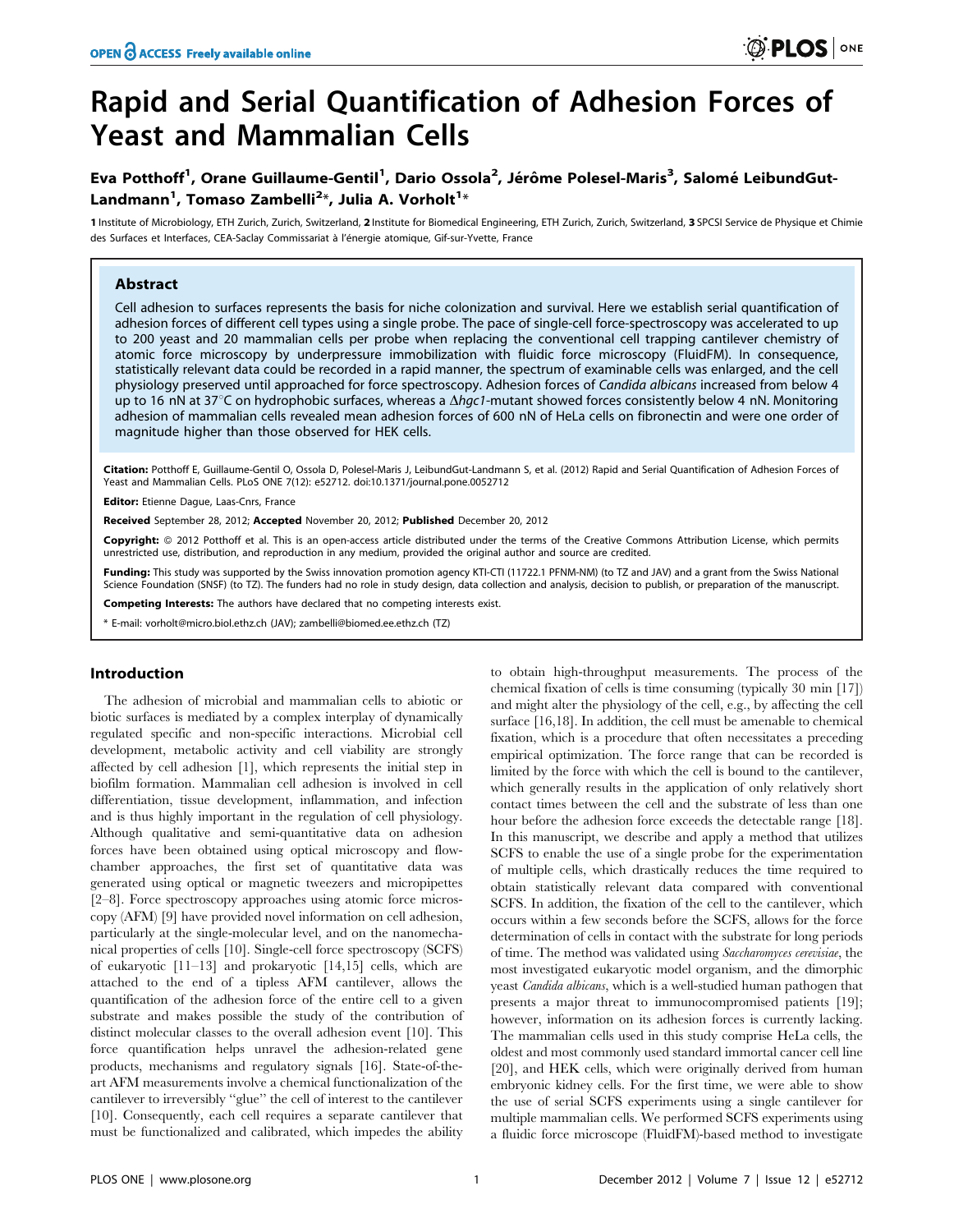the adhesion of microbial and mammalian cells by performing serial, dynamic long-term adhesion measurements and demonstrated the universality and broad applicability of this method for different cell types with a wide force range.

#### Results and Discussion

# Establishment of FluidFM-based single cell force spectroscopy (SCFS) using yeast cells

The principle of using micro-channeled probes that are directly connected to an external fluidic circuit that is operated by AFM (FluidFM) has been recently introduced and allows for the operation of this technique in liquid on top of an inverted optical microscope [21].

In this study, we adapted this technology to measure adhesion forces of individual cells. For SCFS, a cell is optically selected and subsequently approached in contact mode with a defined force set point (see Materials and Methods for details). During a pause of a few seconds with force feedback on, the cell is immobilized to the cantilever by applying underpressure through the micro-channeled probe (Figure 1A). The latter is kept constant, while the probe is then retracted to record the deflection signal from which the force required to detach the cell is deduced. Once the cell is detached from the substrate, an overpressure pulse expels the cell from the cantilever aperture such that another cell can be optically targeted and approached (Figure 1B). Thus instead of chemically immobilizing the cells to the cantilever as in conventional AFM experiments, we applied underpressure to fix the cell to the cantilever aperture [22]. Because cells are not attached to the cantilever from the beginning, as in conventional AFM experiments, a dedicated experimental protocol was established. This procedure required the proper integration and adjustment of the AFM, microfluidics and optics. To this end, a digital pressure controller was implemented into the system used and a dedicated software was written for the coordinated application of the underand overpressure by the pressure controller during the forcespectroscopy routine, which is regulated by the AFM controller. In consequence, a defined under- and overpressure at the desired time point for a certain amount of time became possible, thereby ensuring the reproducibility of the adhesion experiments. The technical details of the procedure requirements and other key modifications to the AFM laser, the microfabrication of the cantilever, and the antifouling coating of the cantilever with poly (L-lysine)-grafted-poly (ethylene glycol) (PLL-g-PEG) are outlined in Materials and Methods.

In a first set of experiments, C. albicans was used as the model organism. The force curves were recorded during the detachment of the cell, which was accomplished through the retraction of the cantilever. At the end of each SCFS, a short overpressure pulse released the attached cell, which allowed the cantilever to be immediately used again. This reutilization of the same hollow cantilever made possible the measurement of individual cells within a short time and the collection of up to 200 force curves for different yeast cells using a single cantilever in one day. The force spectroscopy routine required only a few minutes to target, immobilize, and release the cell as well as to change the cantilever position to the next cell. A representative forcedistance curve that was obtained with C. albicans on a hydrophobic dodecyl phosphate (DDP) surface is shown in Figure 2A. This curve was used to extract the maximal adhesion force  $(F_{\text{Adh}})$ , the adhesion work  $(W_{\text{Adh}})$ , that was performed by the  $10 \mu m$  Z-piezo and the distance (d) required to detach the cell completely from the substrate (in this case,  $F_{\text{Adh}} = 43 \text{ nN}$ ,  $d = 650$  nm and  $W_{\text{Adh}} = 8 \times 10^{-15}$ J).

A convention procedure in standard SCFS is the verification of the dependence of the adhesion on the retraction speed and the contact time. Evans et al. showed how a general potential landscape is modified by the application of an external force and described dynamic effects of AFM force spectroscopy [23]. So far, the majority of dynamic force spectroscopy studies were carried out to assess the strength of individual bonds. However, retraction speed dependence was also observed with living cells, reflecting multiple binding/unbinding events [24]. Notably, we observed that also the increase in the adhesion force on a DDP-coated surface was correlated with the logarithm of the retraction speed (Figure 3A). A general quantitative model of hydrophobic forces is still object of intense theoretical investigations [25–28]; therefore, a direct interpretation of our data is still impeded. Furthermore, we observed the expected correlation of the adhesion force with increasing contact time of the cell with the surface (Figure 3B). In contrast to all other experiments described below, to validate the SCFS results by FluidFM in these experiments, we aspired individual yeast cells to the aperture before the cantilever with the attached cell was approached to the substrate. These experiments indicated that the chemical functionalization for the fixation of the cell to the cantilever that is performed in conventional SCFS experiments can be circumvented altogether. This step can instead be replaced by the physical sucking of the cells to the aperture of the hollow cantilever. The release of the cell by applying an overpressure pulse makes the immediate reutilization of the cantilever possible, thereby resulting in the ability to perform serial measurements.

# Dynamic adhesion forces of yeast cells at different temperatures

FluidFM-based SCFS leaves cells unaltered until the moment when the cell is targeted for approach and fixed to the cantilever by aspiration, which only takes a few seconds. Consequently, for the first time the dynamic behavior of cells during the adhesion process can be studied over the course of hours and principally days. We used C. albicans as a model organism because it is well established that this microorganism exhibits different cell surface properties when exposed to different environmental conditions [19]; yet, quantitative data reporting whole cell adhesion forces are currently lacking. The yeast form of C. albicans cells are more hydrophobic at room temperature compared with those cells grown at  $37^{\circ}$ C [29]. To correlate these findings with the adhesion forces, SCFS experiments were performed with C. albicans adsorbed on moderately hydrophobic surfaces (Materials and Methods) at varying adhesion times and temperatures. Indeed, longer incubation times on the surfaces resulted in higher adhesion forces and cells that were incubated at  $23^{\circ}$ C exhibited higher adhesion forces than those that were incubated at  $37^{\circ}$ C during the entire course of the experiment (9 hours, Figure 4A). Thus, the more hydrophobic yeasts, grown at  $23^{\circ}$ C, are interacting stronger with the moderate hydrophobic substrate compared to the more hydrophilic yeasts, grown at  $37^{\circ}$ C. A total of 141 cells were measured and thus reliable force data for the yeast population were obtained. The data demonstrated that the adhesion forces increased as a function of the incubation time and depended on the temperature. As expected and consistent with conventional SCFS, a linear correlation was observed between the measured adhesion forces ( $F_{\rm Adh}$ ) and the performed work ( $W_{\rm Adh}$ ), as shown in Figure 4B.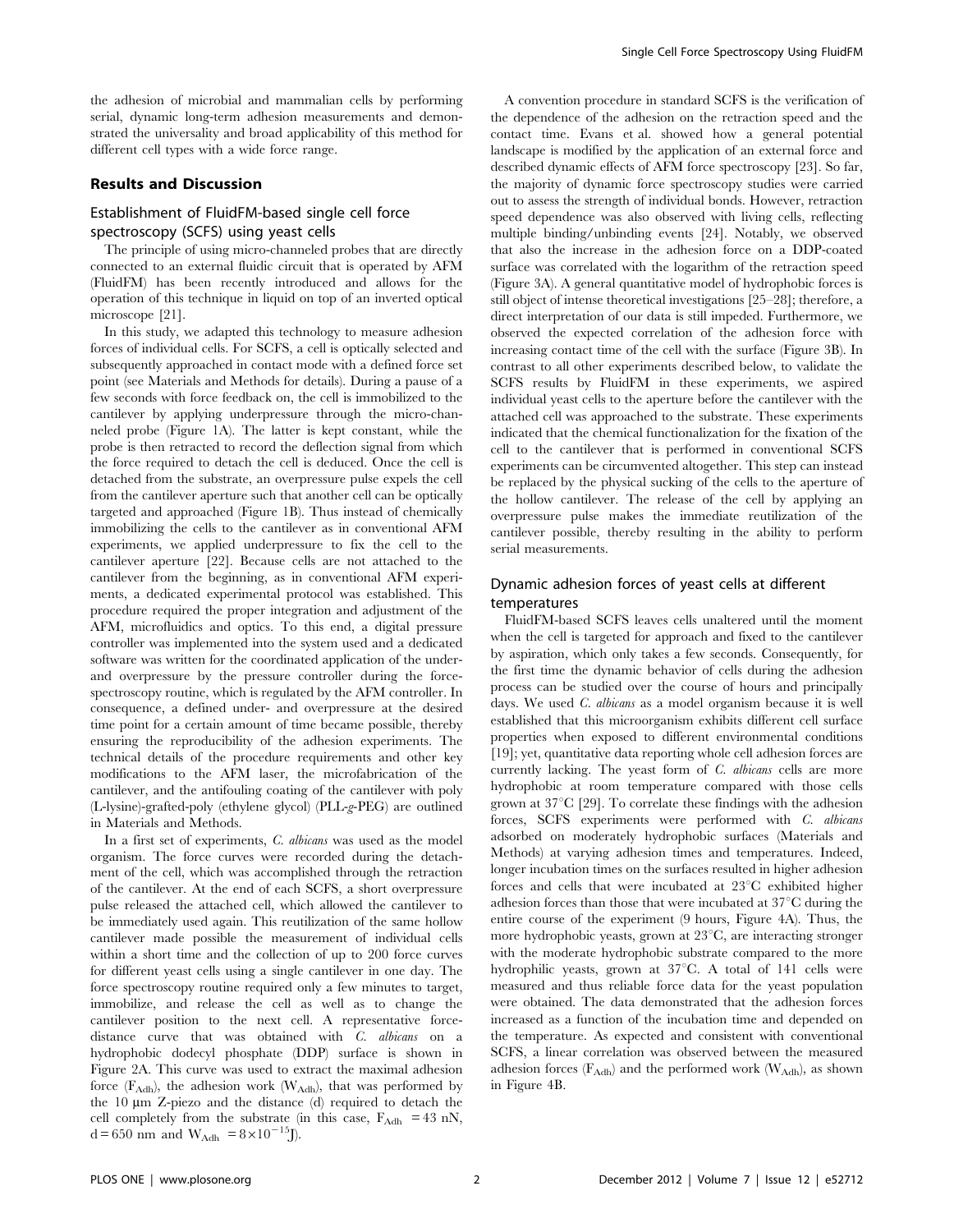

Figure 1. FluidFM-based single-cell force spectroscopy. Schematic view of the experimental principle. (A) Cell targeting and immobilization to the cantilever through the application of under pressure. (B) Single-cell force spectroscopy and subsequent release of the measured cell. doi:10.1371/journal.pone.0052712.g001

# Comparison of the adhesion forces of two yeast types to different substrates

After validating SCFS using FluidFM and demonstrating the utility of the method for rapid and serial measurements, we investigated the adhesion forces of different types of yeast cells to abiotic surfaces. Due to the hydrophobic nature of the surface [30], C. albicans is expected to adhere to a DDP-coated surface through non-specific hydrophobic interactions. The adhesion force of C. albicans to DDP was determined to be  $39\pm7$  nN at  $30^{\circ}$ C (Figure 2A and 5A, Table 1). A hydrophilic surface (DDP-OH, see Materials and Methods) was used as a control. As expected, the adhesion force was significantly reduced to  $10\pm3$  nN upon adhesion to the hydrophilic surface (Figure 5A, Table 1). To compare the adhesion forces of different yeast genera, we also studied the model yeast S. cerevisiae and found that its adhesion forces to the hydrophilic and hydrophobic surfaces were  $2.0\pm0.3$  nN and  $5\pm1$  nN, respectively (Figure 5A, Table 1).

The same behavior, which involves a higher adhesion to hydrophobic surfaces than hydrophilic substrates, was obtained with a different S. cerevisiae strain (NCYC 1681, commonly used in ale breweries) through conventional AFM-based SCFS with chemical fixation of the yeast cells [12]. The differences in the absolute values can be explained by the different strains and experimental conditions. Consequently, the data show that we were able to, for the first time, demonstrate that fast, serial measurements of yeast cell adhesion can be obtained using



Figure 2. Representative example of the force-distance (F-D) curves that were obtained with a C. albicans cell on DDP (A) and a HeLa cell on fibronectin (B). The data show a force range between 20 and 800 nN (red: approach, blue: retraction curve). The maximal adhesion force was computed as the minimum force value (F<sub>Adh</sub>). The work performed by the Z-piezo during the detachment process (W<sub>Adh</sub>) was calculated as the area below the baseline (shaded area). The distance (d) is the distance required for the complete separation of the yeast cell from the substrate. doi:10.1371/journal.pone.0052712.g002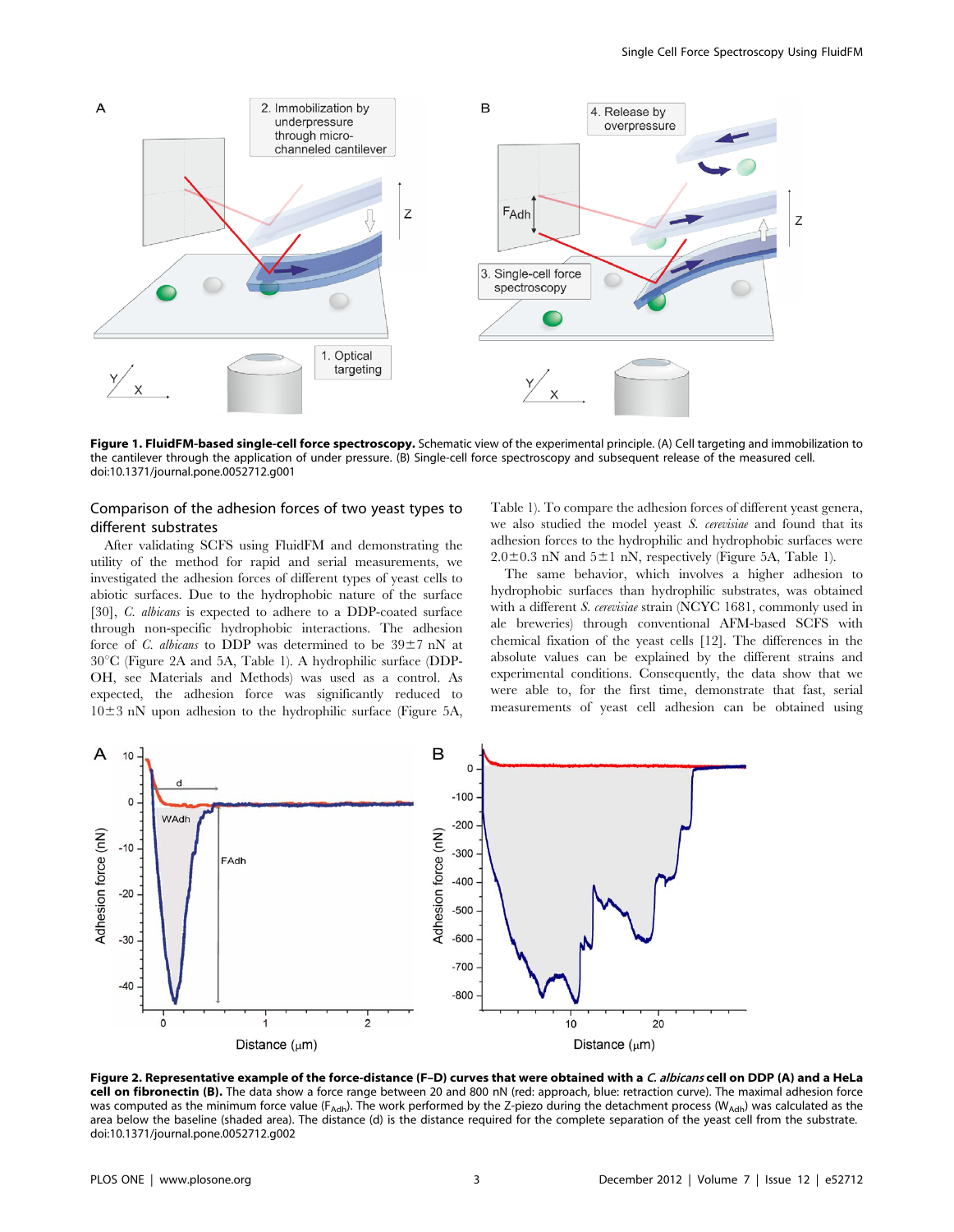

Figure 3. The adhesion forces depend on the retraction speed and the contact time. (A) Dependence of the adhesion force on the retraction speed with a constant contact time of 30 s. The data were obtained with a C. albicans cell on DDP (red) and glass (blue). (B) Dependence of the adhesion force on the contact time. The data were obtained using a C. albicans cell on DDP at three different retraction speeds: 300 nm/s (black), 500 nm/s (red) and 2000 nm/s (blue). Between 5 and 10 F–D curves were randomly recorded per condition. The data shown represent the mean  $\pm$ standard error. The results in A and B demonstrate that repeated measurements with the same cell do not exhibit a high variance in the adhesion forces.

doi:10.1371/journal.pone.0052712.g003

FluidFM to monitor the adhesion forces to specific substrates and to quantify the long-term adhesion interactions. The comparison of two different yeast genera demonstrated that the method is generally applicable to these types of otherwise well-studied microorganisms.

## Comparison of the adhesion forces of wild type and mutant yeast cells on an identical substrate

In further experiments we applied the established method to investigate changes in C. albicans surface hydrophobicity depending on the morphological appearance. C. albicans, a dimorphic yeast, can exist as yeast cell or in a hyphal form. While we focused on the yeast form in the above described experiments, we noticed an elevated fraction of yeast cells that produced hyphae upon adhesion at  $37^{\circ}$ C to a solid surface in phosphate-buffered saline (PBS) (from  $\sim$  5% of the cells in the pre-culture and at the beginning of the experiment to  $\sim$ 40% after 5 hours of incubation on the solid surface). In contrast, no hyphal formation was observed at  $23^{\circ}C$ , which is in agreement with the existing literature [31]. HGC1 has been identified as an essential G1, cyclin-related protein for hyphal morphogenesis [32]. Although the morphological transition from yeast to hyphal form had previously been characterized [31], it was not known whether a  $\Delta$ hgc1 mutant would exhibit changes in its surface hydrophobicity and, consequently, altered interaction properties with hydrophobic substrates. We compared the adhesion behavior of C. albicans wildtype cells and  $\Delta$ hgc1 mutants at 37°C over time. To ensure that both cell types were tested on an identical surface, we used a wildtype strain expressing green fluorescent protein (GFP) and an unlabeled  $\Delta hgcI$  mutant. To distinguish both strains we took advantage of the combination of the FluidFM and fluorescence microscopy. As assessed in the previous experiment, the C. albicans wild-type cells underwent a shift from low  $(1.3\pm0.4 \text{ nN})$  to high  $(15.6 \pm 2.5 \text{ nN})$  adhesion forces as a function of incubation time on the solid, moderate hydrophobic (Materials and Methods) surface (Figure 6A). In contrast, the  $\Delta hgcI$  mutant remained at a low force level of  $0.7\pm0.2$  nN throughout the entire experiment (Figure 6B).

These findings suggest that a defect in  $hgc1$  not only arrests  $C$ . albicans in the yeast form [31] but also prevents the changes in cell surface hydrophobicity that normally occur at  $37^{\circ}$ C during cell adhesion to moderate hydrophobic surfaces.



Figure 4. Adhesion of C. albicans to moderately hydrophobic substrates. (A) Time-dependent comparison of the maximal adhesion forces at 23 and 37°C. (B) Correlation of F<sub>Adh</sub> and W<sub>Adh</sub> at 23°C throughout the 9 hours of adhesion;  $R^2 = 0.96$ . The analysis in (A) involved the recording of at least 7 F–D curves per condition and time frame. The data represent the mean  $\pm$  standard error. doi:10.1371/journal.pone.0052712.g004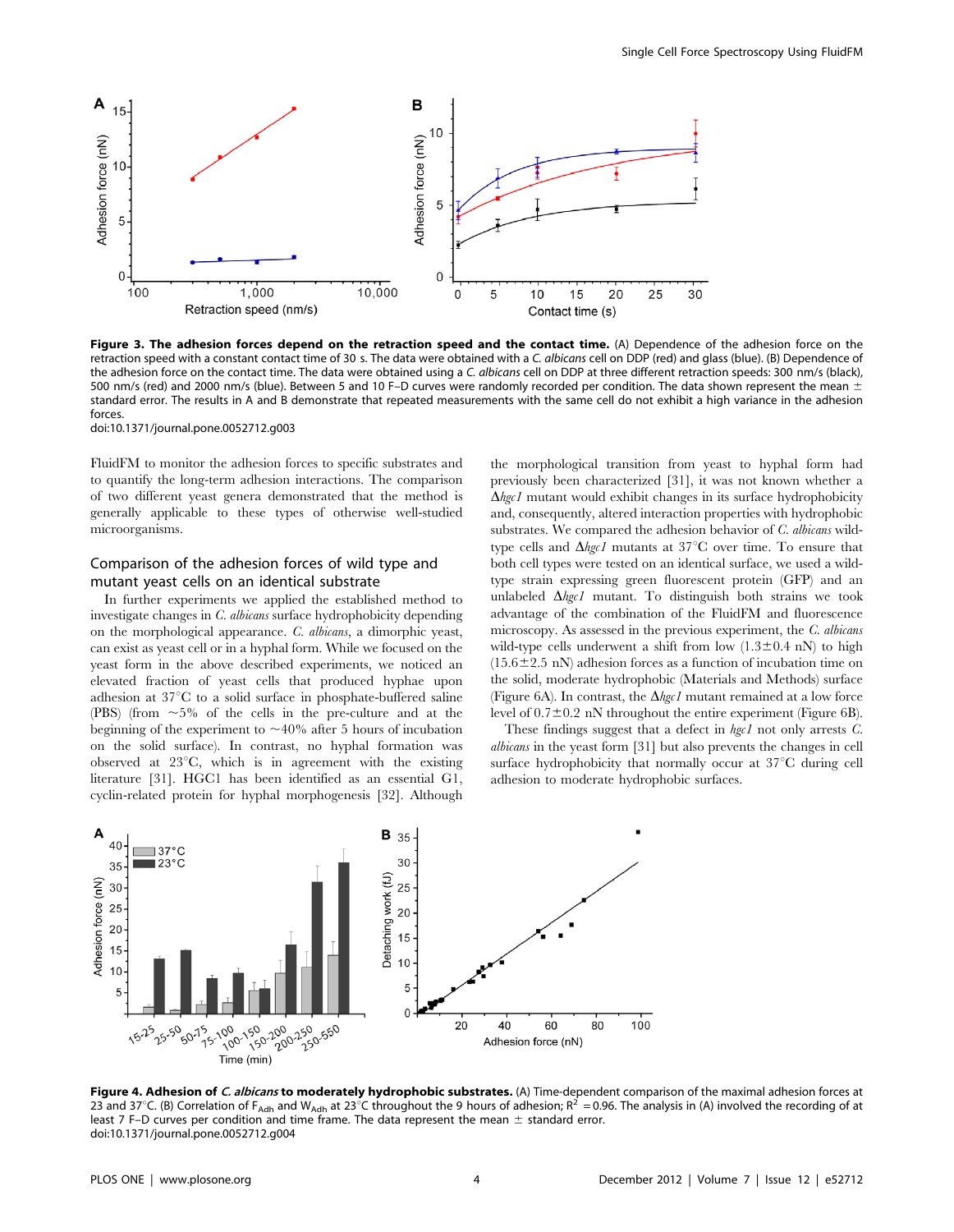

Figure 5. Maximal adhesion forces of yeast and mammalian cells to abiotic substrates. (A) Comparison of the maximal adhesion forces of C. albicans and S. cerevisiae to hydrophobic DDP and hydrophilic DDP-OH surfaces at 30°C after an adhesion time of 15 min. The data represent the mean  $\pm$  standard error of 5–14 measurements per yeast and substrate. (B) Comparison of the maximal adhesion forces of HeLa and HEK cells to glass and fibronectin-coated substrates at  $37^{\circ}$ C after overnight contact with the cell substrate. A total of 12 and 11 HeLa cells were measured on the glass and fibronectin substrates, respectively, whereas 8 and 9 HEK cells were measured on the glass and on fibronectin substrates, respectively. The data represent the mean  $\pm$  standard error. The force spectroscopy data, which were obtained when the cell was detached from the cantilever, were not included in the mean and error calculations. doi:10.1371/journal.pone.0052712.g005

#### The use of FluidFM-based SCFS to measure the adhesion of mammalian cells

The next goal of this study was to broaden the applications to measure the adhesion forces of mammalian cells. The adhesion of mammalian cells represents the sum of all adhesive interactions between the substrate and the cell [33] and is generally higher than the forces determined for yeast cells. In addition, several additional challenges needed to be tackled. While yeast cells are symmetric, spherical and quite stiff [34,35], mammalian cells are more elastic and may spread more widely on the surface [36]. Thus, unwanted adhesion to the cantilever was expected that may render the serial measurements of mammalian cells more difficult compared with yeast cells. To date, few conventional AFM measurements with mammalian cells have been achieved. As one these Hosseini et al. could successfully demonstrate the quantification of time dependent cell-cell interaction forces applying AFM; however, at the same time the authors noted that SCFS is prone to fail at longer contact times because the adhesion forces between the cell and the substrate surpass those used for the fixation of the cells to the cantilever [37]. Consequently, the cells are brought in contact with the substrate for only one hour or less. Weder et al. used specific interactions through a fibronectin-coated cantilever to increase the binding strength to the cantilever and thus increased the time that the mammalian cells were adhered to the surface to 24 hours [17,38]. Notably, the cell fixation to the fibronectin-coated cantilever required 30 minutes of contact [38], which is problematic. Mammalian cells recognize the fibronectin as an adhesion substrate, respond to the recognition by altering its gene expression and start spreading (on the cantilever surface) by specifically binding to integrins and transmembrane adhesion receptors, thereby affecting the molecular surface structure of the cell [4,39]. We tested whether FluidFM can be used to detach mammalian cells from standard surfaces such that a long contact time between the cell and the substrate can potentially be used but

| <b>Substrate</b> | Cell type     | Mean $\pm$ StEr (nN) |
|------------------|---------------|----------------------|
| <b>DDP</b>       | C. albicans   | $39 + 7$             |
|                  | S. cerevisiae | 5±1                  |
| DDP-OH           | C. albicans   | $10 \pm 3$           |
|                  | S. cerevisiae | $2 + 0.3$            |
| Glass            | HeLa          | $473 \pm 127$        |
|                  | <b>HEK</b>    | $33 + 9$             |
| Fibronectin      | HeLa          | $593 + 70$           |
|                  | <b>HEK</b>    | $53 + 15$            |

Table 1. Comparison of the maximal adhesion forces of all cell types on different substrates.

doi:10.1371/journal.pone.0052712.t001

only a minimal time is required for the cell fixation to the cantilever. We used mammalian cells that were incubated overnight under cell culture conditions to allow for cell spreading and the renewal of adhesion molecules on the substrate under physiological conditions. Up to this point, no chemical or mechanical force that might have led to additional intracellular rearrangements has acted on the cell of interest. Because mammalian cells are bigger (and more elastic) than yeast cells [34–36], a larger detaching distance is required [40]. In preliminary experiments, Dörig et al. used a  $100 \mu m$  stepper motor to detach one cell and therewith precluding the acquisition



Figure 6. Comparison of adhesion forces of C. albicans wild type and  $\triangle hgc1$  cells at 37°C. (A) Distribution of adhesion forces of C. albicans wild type and (B)  $\Delta hgc1$  cells on moderate hydrophobic substrate. Yeasts were grown at the same temperature the experiment was performed.

doi:10.1371/journal.pone.0052712.g006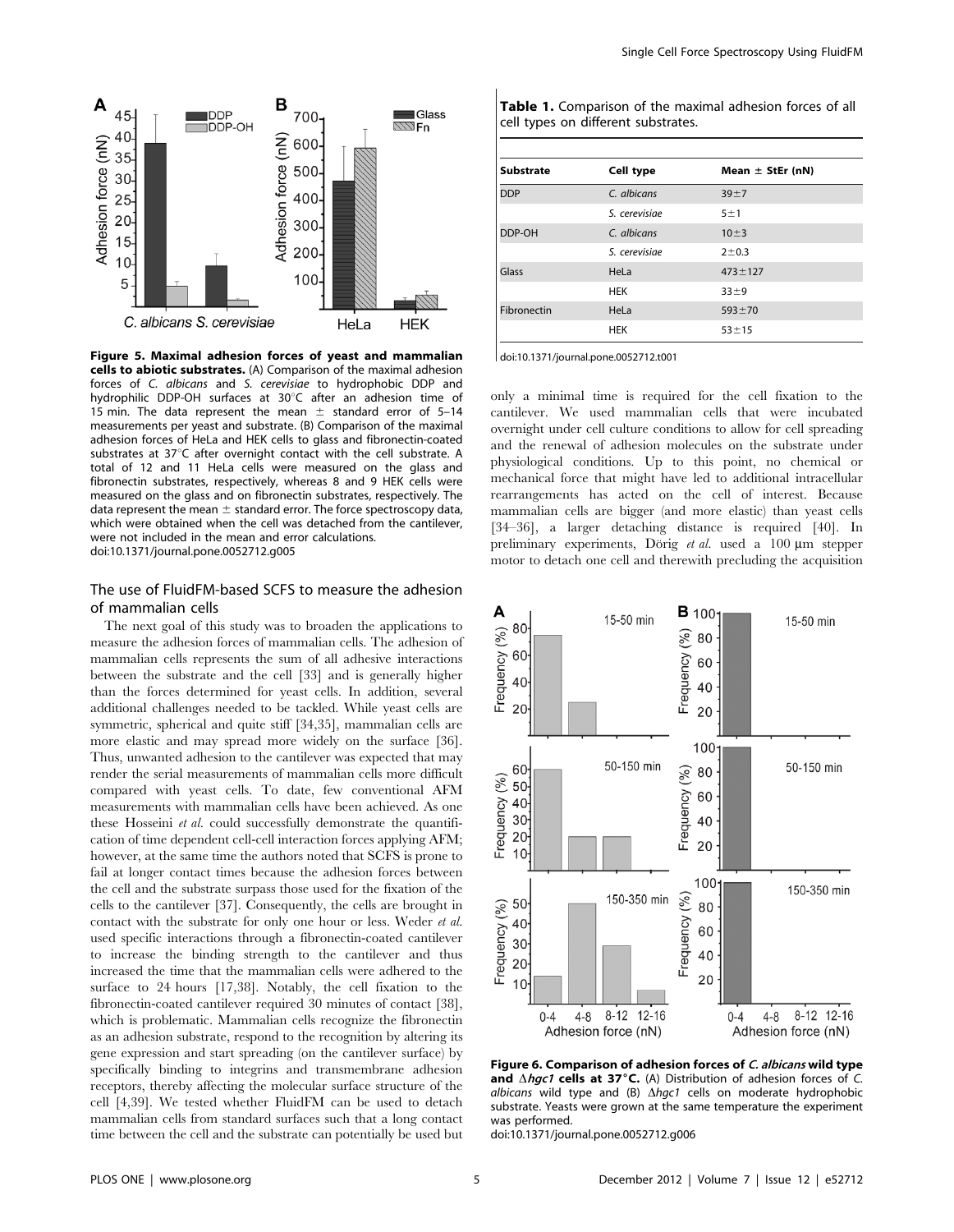of the force-distance curve because of the superimposed sinusoidal noise  $[22]$ . Here we used a 100  $\mu$ m Z-piezo stage, which drastically reduced the noise level. We also used cantilevers with larger openings, i.e.,  $8 \mu m$ , compared to the  $2 \mu m$  openings that we used with yeast cells. A representative force-distance curve that was recorded with a HeLa cell on fibronectin is shown in Figure 2B. Notably, we measured an adhesion force that was 40 fold higher (831 nN), a detachment distance that was approximately 35-fold longer (24 um), a higher adhesion work  $(1,7\times10^{-11}$ J) and multiple detachment events, which are typically referred to as jumps or tethers [33,41], compared to yeast cells. These results indicate the principle differences in the detachment of microbial and mammalian cells. Whereas the detachment of yeast cells occurs in roughly one large step (Figure 2A), the mammalian cell detachment involves a number of distinct unbinding events [41]. The mean overall adhesion force of HeLa cells to uncoated glass substrate was determined to be  $470 \pm 130$  nN at  $37^{\circ}$ C (Figure 5B, Table 1). In this experiment, twelve cells were measured in series using the same cantilever, which reduced the experimental time and the consumables. In spite of the anti-fouling coating of the cantilever with PLL-g-PEG, which is often referred to as one of the most efficient coatings that are currently available [42], the sticking of the mammalian cells could not be entirely prevented. Hence, it was not possible to obtain the same quantity of serial measurements that were obtained with yeast cells; however, we still were able to record, on average, 10 times more force curves than with conventional SCFS. The relatively high standard error demonstrates the high biological variability, which emphasizes the need to record a large number of force spectroscopies for the individual cells.

# Comparison of the adhesion forces of two mammalian cell types to different substrates

We then tested whether FluidFM-based SCFS could be used to measure stronger adhesion forces of HeLa cells. We therefore used fibronectin as the substrate instead of for the fixation to the cantilever as in the previous experiments [38]. As expected, the mean adhesion forces increased relative to those measured with the glass surfaces and were in the range of  $590 \pm 70$  nN (Figure 5B, Table 1). On occasion, the adhesion force between the cell and the fibronectin substrate surpassed the mechanical limit that is given by the maximal applied underpressure and the aperture area. In general, adhesion forces of up to 1600 nN were measured, which demonstrates the suitability of FluidFM for the measurement of the high adhesion forces of mammalian cells, which could not be measured with previous approaches. We then compared the HeLa adhesion forces to glass and fibronectin with a second cell line, i.e., HEK cells. The determined mean adhesion forces of HEK cells to glass and fibronectin were  $33\pm9$  nN and  $53\pm15$  nN, respectively (Figure 5B, Table 1). However, HeLa cells adhered more strongly to both substrates compared to HEK cells. To the best of our knowledge, these results demonstrate for the first time the serial, long-term measurements of the adhesion forces of these cell types, which show the dependency of these adhesion forces on the cell type and the substrate. Moreover, the cell fixation by underpressure allows the measurement of high forces after long contact times between the cell and the substrate, which ensures the unhampered cell spreading onto the substrate.

#### Conclusions

The use of FluidFM-based SCFS opens new avenues for the acquisition of AFM-based adhesion force measurements. We used different microbial and mammalian cell types to show that this method is universally applicable to living cells and allows the measurement of the adhesion forces of cells for which conventional AFM approaches have so far been unsuccessful. The measured adhesion forces are in the range of 500 pN to 1600 nN, which is relevant for the measurement of the cell adhesion forces of mammalian cells and microorganisms, such as yeast. The upper physical limit of this range is restricted by the aspiration force required for the cell fixation process. However, this range increases the maximal measurable adhesion force by approximately one order of magnitude compared to conventional AFM approaches [41], allowing for quantification of long-term adhesion measurements to substrates which were not possible before. The hydrodynamic cell fixation to the cantilever circumvents the need to chemically modify the cantilever surface and minimizes the impact on the cell physiology. The cell fixation is performed a few seconds before SCFS. This short time allows the possibility of cell adaptation to the substrate prior to the SCFS measurements, which is particularly useful with mammalian cells. The serial SCFS procedure described in this manuscript not only permits the measurement of quantitative and statistically relevant data in a rapid manner but also makes it possible to monitor the temporal changes in long-term adhesion processes that are relevant for biofilm or tissue formation. The cell release after SCFS allows to obtain independent cell adhesion measurements, thereby resulting in a higher reliability in the recorded forces under the given conditions rather than the repeated measurement of individual cells, which may easily lead to artifacts [18]. Compared to conventional SCFS, the use of FluidFM-based SCFS makes it possible to conduct up to tenfold as many experiments per day (up to 200 experiments with FluidFM compared to approximately 20 with the traditional cantilevers). In conclusion, we were able to overcome a major obstacle in the development of high-throughput SCFS by developing a method that obtains sufficient statistics to make relevant biological statements within an acceptable time frame.

#### Materials and Methods

#### Yeast culture conditions

Wild-type Candida albicans (SC5314), wild-type expressing GFP (pACT1-GFP) [43], C. albicans  $\Delta hgc1$  (WYZ12.2) [32] and wildtype Saccharomyces cerevisiae (W303) were grown in yeast extractpeptone-dextrose medium (10 g yeast extract (Oxoid), 20 g bacto peptone (BD) and 20 g glucose (Fluka) in 1 L ddH<sub>2</sub>O). The cultures (20 ml) were inoculated with an overnight pre-culture to obtain a cell number of  $1\times10^6$  cells/ml (determined by optical density) and grown for 15 hours at 180 rpm and a temperature of  $23^{\circ}$ C,  $30^{\circ}$ C or  $37^{\circ}$ C. Prior to the experiments, the cultures were washed three times as follows: a 1-ml aliquot of the culture was pelleted at 12,500 rpm (Eppendorf centrifuge 5424) for 1.5 min at room temperature and subsequently resuspended in 1 ml of filtered (0.22 µm pore size) phosphate-buffered saline (PBS: 8 g NaCl (Merck), 0.2 g KCl, 1.44 g Na<sub>2</sub>HPO<sub>4</sub> and 0.24 g KH<sub>2</sub>PO<sub>4</sub> (all from Fluka) in 1 L of distilled water, pH 7.4) [44]. The cell number was then adjusted to obtain approximately 50 cells/mm<sup>2</sup> substrate in 5 ml PBS.

#### Mammalian cell culture conditions

HeLa (ATCC) and HEK (generously provided by H. Abriel) cells were maintained in growth medium consisting of Dulbecco's modified eagle's media (DMEM, Invitrogen, Switzerland) supplemented with 10% fetal bovine serum (FBS, Chemie Brunschwig, Switzerland) and 1% penicillin/streptomycin (pen/strep, Invitrogen, Switzerland) at  $37^{\circ}\text{C}$  in a humidified atmosphere with  $5\%$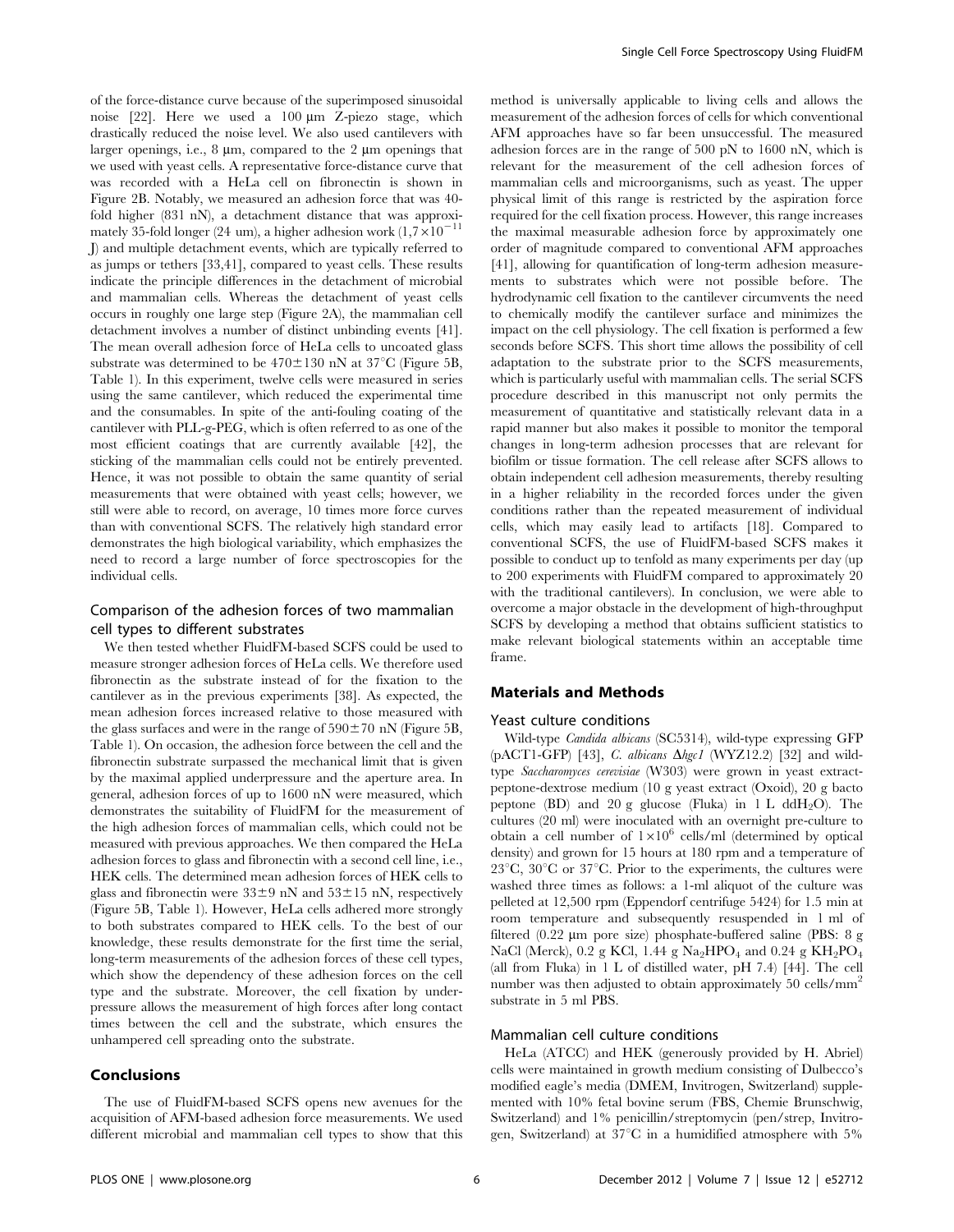$CO<sub>2</sub>$ . The incubation of the cell cultures in 0.25% trypsin-EDTA (Invitrogen, Switzerland) (HeLa cells for 2 minutes, HEK cells for 30 seconds) detached the cells from the culture dish, which allowed for the seeding of the cells onto the desired substrate (glass or fibronectin-coated glass). The cells were incubated overnight under the above-mentioned cell culture conditions to allow for cell spreading. Prior to the adhesion force measurements, the cells were washed three times with a filtered  $CO_2$ -independent medium (Invitrogen, Switzerland) supplemented with 10% FBS (Invitrogen, Switzerland), 1% pen/strep (Invitrogen, Switzerland) and 2 mM L-glutamine (Sigma-Aldrich, Switzerland). The cell concentration was adjusted to obtain sufficiently high numbers of single cells on the desired substrate at the start of the experiment.

## FluidFM setup required for single-cell force spectroscopy (SCFS)

Digital pressure controller. To perform reproducible adhesion experiments, it is essential to maintain the influence on the cell of interest as small as possible. It is therefore crucial to use a defined pressure. In previous approaches, the system was previously operated manually with a 10-ml syringe [21,22]; accordingly, only a rough estimation of the pressure in the microchannel was possible. In this study, we connected the microfluidic tubing system to a digital pressure controller (Cytosurge AG, Switzerland), which allowed the application of a defined under- and overpressure at a desired time point for a certain period of time. The range of an underpressure of 800 mbar to an overpressure of 1000 mbar allowed maximal aspiration forces for cell fixation of 250 nN and 3.5  $\mu$ N with a 2  $\mu$ m and an 8 µm cantilever, respectively. A force spectroscopy routine was developed exclusively for the FluidFM-based SCFS, which was synchronized with the microfluidic control. This synchronization qualified the setup for serial force measurements. Because cells are not attached to the cantilever from the beginning of the experiment as in conventional AFM experiments, the developed force spectroscopy routine included a forward and a backward force spectroscopy, which was discontinued by a pause for the hydrostatic immobilization of the cell (see below).

AFM laser/optical detection. An appropriate low background level  $(\sim100 \text{ pN}$  with the used cantilever) and a straight baseline are mandatory to obtain an accurate adhesion measurement. An electric laser control circuit was integrated with an amended modulation and in addition, the software and filter system, as well as the laser wavelength (860 nm), were optimized for best optical detection. Moreover, the cantilevers were coated with a gold layer to simultaneously obtain greater reflection and enable optical targeting through their transparency.

**Optical filter.** The ability to work with fluorescently labeled microorganisms represents a major advantage, especially in the analysis of smaller microorganisms and in the differentiation between two strains on the same surface. This ability helps reduce the number of control experiments and allows for gene expression studies as a consequence of the application of forces to the cell. However, the strong excitation light that is used for fluorescence microscopy causes laser disturbance. Therefore, a Hoya IR-76 infrared filter (Edmund Optics, UK) was incorporated in front of the detector in the AFM head. This filter permitted only the infrared (laser) light to pass and blocked all of the visible light. The laser itself was filtered from the light microscopy pathways using an infrared short-pass filter (800 nm, NT64-333 from Edmund Optics, UK).

Cantilevers. To adapt the cantilever sensitivity to the force range of interest, micro-channeled cantilevers were fabricated in different lengths after overcoming the challenges in their

microfabrication, which were related to the robust attachment of the cantilever to the chip and to the complete etching of the sacrificial layer. The cantilever lengths from  $100$  to  $350 \mu m$ correspond to stiffness values from 8 to 0.4 N/m. An optimal stiffness can be chosen with respect to the biological object and its adhesion properties (in this case,  $\sim$ 2–3 N/m). The force detection range of the FluidFM system, which is based on the spring constant and the detection range of the AFM position sensor for the chosen cantilevers, is between 100 pN and  $4 \mu$ N. Furthermore, pillars were added in the middle of the microchannel to facilitate the filling of the cantilever and ensure that this process occurred without the generation of any air bubbles.

Surface coating. The substrates, which presented a defined surface hydrophobicity, were generated as previously described [45]. Briefly, glass wafers coated with 50 nm-thick indium tin oxide (ITO) (MicroVacuum, Hungary) served as the substrate for a dodecyl phosphate (DDP)/hydroxy-DDP (DDP-OH) coating. The substrate was sonicated in ultra-pure water and 2-propanol (Scharlau, Spain) for 10 min at room temperature in a Branson 2210 Ultrasound bath, dried under flowing nitrogen gas and plasma cleaned (Plasma Cleaner PDG-32G, Harrick Plasma, USA) for 2 min immediately prior to the coating procedure. A 0.5 mM DDP solution (SuSoS AG, Switzerland) was prepared in filtered ultra-pure water. In the preparation of the hydrophobic substrates, the ITO substrates were immersed in 100% DDP for 19 h, rinsed with ultra-pure water and dried with nitrogen. The static contact angle measurements were performed on a Ramé-Hart contact angle goniometer on the freshly prepared surfaces with ultra-pure water drops of  $6-8$   $\mu$ L. The contact angles of the hydrophobic substrates were determined to be between 100 and  $110^{\circ}$ . The same procedure was performed to generate the hydrophilic substrates; instead of DDP, however, a solution of  $100\%$  0.5 mM DDP-OH in filtered ddH<sub>2</sub>O was used, which resulted in contact angles of approximately  $45-55^{\circ}$ . To obtain moderate hydrophobicity, the solutions were mixed at a ratio of 40:60 vol % (DDP:DDP-OH), which resulted in contact angles in the range of  $70-80^\circ$ . For the preparation of the fibronectin-coated substrates, 50-mm glass dishes (WillCo Wells B.V., The Netherlands) were washed with 2-propanol (Scharlau, Spain), dried under flowing nitrogen gas and plasma cleaned (Plasma Cleaner PDG-32G, Harrick Plasma, USA) for 2 min immediately prior to the coating procedure. A 0.05 mg/ml fibronectin solution (Sigma-Aldrich, Switzerland) was prepared in filtered PBS. The glass dishes were emerged in the fibronectin solution for 45 minutes and subsequently rinsed with filtered PBS. In the investigation of the yeast-glass and mammalian cell-glass interactions, 50-mm dishes (WillCo Wells B.V., Netherlands) were used, after cleaning with 2 propanol (Scharlau, Spain) and drying with nitrogen.

#### Cantilever preparation and calibration

Rectangular, tip-less, 150-um-long silicon nitride probes with a 2-µm or an 8-µm aperture were chosen for the study of yeast or mammalian cells, respectively [22] (Cytosurge AG, Switzerland). The corresponding stiffness of  $\sim$ 2.5 N/m was appropriate for the explored force range. The aperture was large enough to apply enough force with the given under-pressure to detach the cells from the substrate but small enough to obtain a tight seal. The cantilevers were plasma-cleaned prior to the deposition of an antifouling coating of 0.5 mg/ml PLL (20 kDa) that was grafted with PEG (2 kDa) (PLL-g-PEG) (Surface Solution SuSoS AG, Switzerland) in filtered ultra-pure water. PLL-g-PEG was used to diminish unspecific binding of the cells to the cantilever and was previously shown not to affect cell viability [22,46]. The PLL-g-PEG solution was filled into a reservoir and, with an overpressure of  $\Delta 50$  mbar,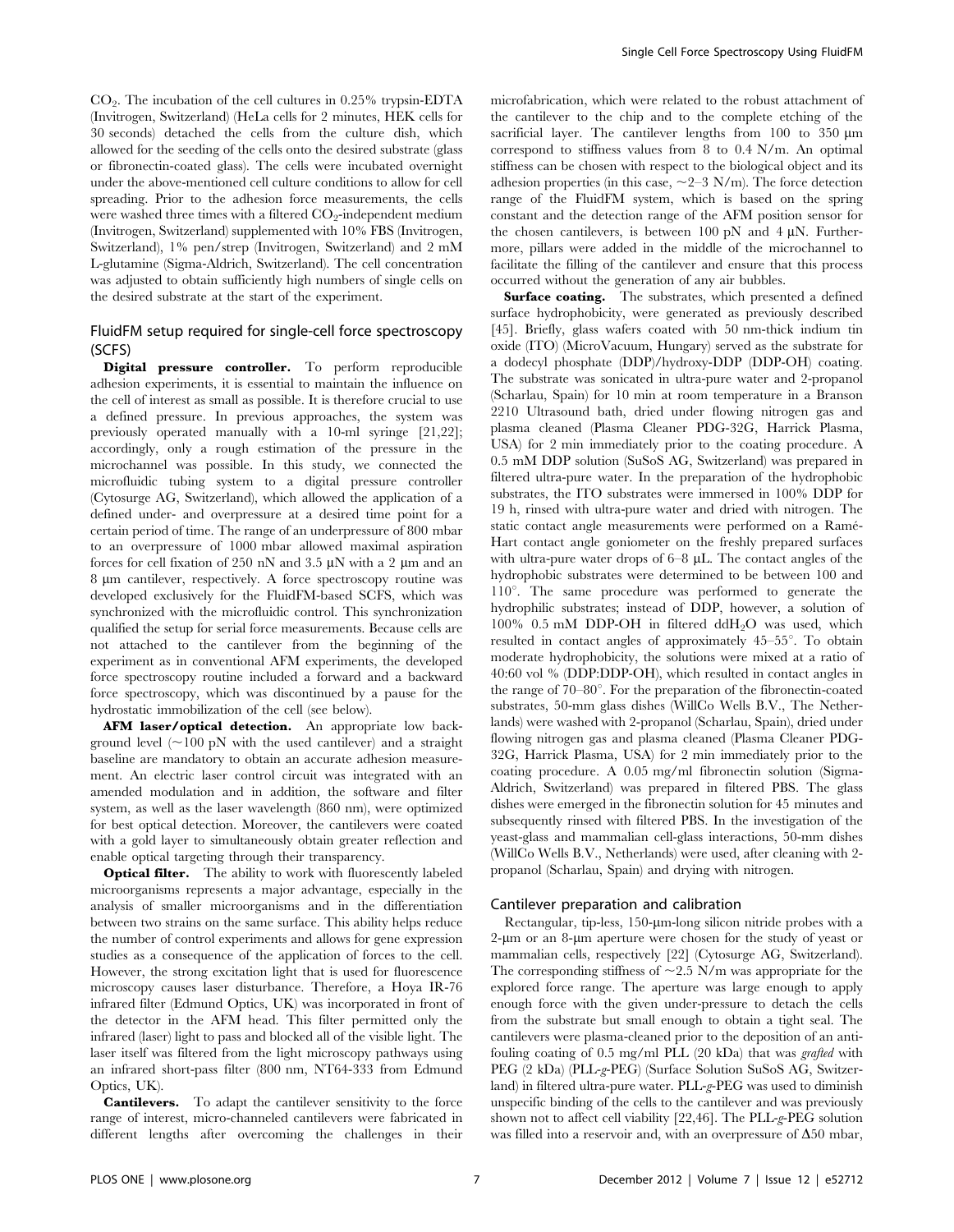was pressed through the cantilever until it reached the aperture. The probe was simultaneously immersed in the same PLL-g-PEG solution to coat its exterior for 1 h and subsequently washed in filtered ddH<sub>2</sub>O for 5 min [47]. Prior to each experiment, the cantilever sensitivity was calibrated using software-implemented scripts based on the formalism described by Sader et al. [48] and was determined to exhibit a spring constant in the range of 1.9– 2.7 N/m.

#### SCFS procedures using FluidFM

A FluidFM (Cytosurge AG, Zürich and Nanosurf AG, Liestal, Switzerland) mounted on top of an Axio Observer D1 inverted microscope (Carl Zeiss, Jena, Germany) was used for the SCFS measurements. The FluidFM features a 10-um Z-range linearized piezoelectric ceramic scanner and the previously described infrared laser. In addition, the FluidFM head was positioned on a 100-um piezoelectric Z-stage fixed to the optical microscope for the mammalian cell experiments. The force measurements were recorded at 23, 30 or  $37^{\circ}$ C in an incubation chamber. Unless otherwise stated, a selected yeast cell was approached in contact mode with a set point of 10 nN. This approach was followed by a pause of 5 seconds with force feedback to apply the underpressure necessary (350 mbar in this study) to grasp the yeast cell. The mammalian cells were approached with a set point of 50 nN, which was followed by a pause of 3 seconds during which an underpressure of 700 mbar was applied. The probe was then retracted at a given piezo velocity to record the deflection signal (i.e., force); the specified underpressure was maintained during this process. Unless otherwise specified, an approach and retraction

#### References

- 1. Baror Y (1990) The effect of adhesion on survival and growth of microorganisms. Experientia 46: 823–826.
- 2. An YH, Friedman RJ (1997) Laboratory methods for studies of bacterial adhesion. Journal of Microbiological Methods 30: 141–152.
- 3. Ashkin A, Dziedzic JM (1987) Optical trapping and manipulation of viruses and bacteria. Science 235: 1517–1520.
- 4. Walter N, Selhuber C, Kessler H, Spatz JP (2006) Cellular unbinding forces of initial adhesion processes on nanopatterned surfaces probed with magnetic tweezers. Nano Letters 6: 398–402.
- 5. Tsang PH, Li GL, Brun YV, Ben Freund L, Tang JX (2006) Adhesion of single bacterial cells in the micronewton range. Proceedings of the National Academy of Sciences of the United States of America 103: 5764–5768.
- 6. Francis GW, Fisher LR, Gamble RA, Gingell D (1987) Direct measurement of cell detachment force on single cells using a new electromechanical method. Journal of Cell Science 87 (Pt 4): 519–523.
- 7. Klebe RJ (1974) Isolation of a collagen-dependent cell attachment factor. Nature 250: 248–251.
- 8. Shao JY, Xu G, Guo P (2004) Quantifying cell-adhesion strength with micropipette manipulation: principle and application. Front Biosci 9: 2183– 2191.
- 9. Binnig G, Quate CF, Gerber C (1986) Atomic Force Microscope. Phys Rev Lett 56: 930–933.
- 10. Muller DJ, Helenius J, Alsteens D, Dufrene YF (2009) Force probing surfaces of living cells to molecular resolution. Nature Chemical Biology 5: 383–390.
- 11. Benoit M, Gabriel D, Gerisch G, Gaub HE (2000) Discrete interactions in cell adhesion measured by single-molecule force spectroscopy. Nature Cell Biology 2: 313–317.
- 12. Bowen WR, Lovitt RW, Wright CJ (2001) Atomic force microscopy study of the adhesion of Saccharomyces cerevisiae. Journal of Colloid and Interface Science 237: 54–61.
- 13. Wojcikiewicz EP, Zhang X, Moy VT (2004) Force and compliance measurements on living cells using atomic force microscopy (AFM). Biol Proced Online 6: 1–9.
- 14. Emerson RJ, Bergstrom TS, Liu YT, Soto ER, Brown CA, et al. (2006) Microscale correlation between surface chemistry, texture, and the adhesive strength of Staphylococcus epidermidis. Langmuir 22: 11311–11321.
- 15. Bowen WR, Fenton AS, Lovitt RW, Wright CJ (2002) The measurement of Bacillus mycoides spore adhesion using atomic force microscopy, simple counting methods, and a spinning disk technique. Biotechnol Bioeng 79: 170–179.
- 16. Friedrichs J, Helenius J, Muller DJ (2010) Stimulated single-cell force spectroscopy to quantify cell adhesion receptor crosstalk. Proteomics 10: 1455–1462.

speed of 1  $\mu$ m/s was applied over a pulling range of 9  $\mu$ m for yeast and  $60 \mu m$  for mammalian cells. Once the retracted position was reached, the underpressure was maintained for a few seconds to optically control whether the cell was detached from the substrate. An overpressure pulse of 1000 mbar was then applied to expel the cell such that the following cell could be optically targeted and approached. Before starting the adhesion measurements, the yeast cells were allowed to sediment and adhere to the substrate for 15 minutes, whereas the mammalian cells were kept on the desired substrate overnight under cell culture conditions. In the standard experiment, one force-distance (F–d) curve was recorded per cell. In the experiments that examined the dependency of the adhesion force on the retraction speed and the contact time, an individual yeast cell was aspirated to the aperture directly from the solution and used throughout the experiment.

#### Acknowledgments

We are indebted to Michael Gabi and Pascal Behr (Cytosurge AG, CH), Edin Sarajlic (SmartTip BV, NL), Patrick Frederix (Nanosurf AG, CH) and Stephen Wheeler (ETHZ, CH) for technical support. We thank Cathrein Hückstädt for helping with contact angle measurements and Christoph Mayer for his help regarding substrate coating.

#### Author Contributions

Conceived and designed the experiments: EP, SLL, TZ, JAV. Performed the experiments: EP, OGG, DO. Analyzed the data: EP, OGG, JPM, TZ, JAV. Wrote the paper: EP, TZ, JAV.

- 17. Weder G, Blondiaux N, Giazzon M, Matthey N, Klein M, et al. (2010) Use of force spectroscopy to investigate the adhesion of living adherent cells. Langmuir 26: 8180–8186.
- 18. Benoit M, Gaub HE (2002) Measuring cell adhesion forces with the atomic force microscope at the molecular level. Cells Tissues Organs 172: 174–189.
- 19. Finkel JS, Mitchell AP (2011) Genetic control of Candida albicans biofilm development. Nature Reviews Microbiology 9: 109–118.
- 20. Scherer WF, Syverton JT, Gey GO (1953) Studies on the propagation in vitro of poliomyelitis viruses. IV. Viral multiplication in a stable strain of human malignant epithelial cells (strain HeLa) derived from an epidermoid carcinoma of the cervix. Journal of Experimental Medicine 97: 695–710.
- 21. Meister A, Gabi M, Behr P, Studer P, Voros J, et al. (2009) FluidFM: Combining atomic force microscopy and nanofluidics in a universal liquid delivery system for single cell applications and beyond. Nano Letters 9: 2501–2507.
- 22. Dorig P, Stiefel P, Behr P, Sarajlic E, Bijl D, et al. (2010) Force-controlled spatial manipulation of viable mammalian cells and micro-organisms by means of FluidFM technology. Applied Physics Letters 97.
- 23. Evans E, Ritchie K (1997) Dynamic strength of molecular adhesion bonds. Biophysical Journal 72: 1541–1555.
- 24. Prechtel K, Bausch AR, V M-A, Kantlehner M, Kessler H, et al. (2002) Dynamic force Spectroscopy to probe adhesion strength of living cells. Phys Rev Lett 89.
- 25. Chandler D (2005) Interfaces and the driving force of hydrophobic assembly. Nature 437: 640–647.
- 26. Berne BJ, Weeks JD, Zhou R (2009) Dewetting and hydrophobic interaction in physical and biological systems. Annu Rev Phys Chem 60: 85–103.
- 27. Eun C, Berkowitz ML (2011) Molecular dynamics simulation study of interaction between model rough hydrophobic surfaces. J Phys Chem A 115: 6059–6067.
- 28. Graziano G (2009) Dimerization thermodynamics of large hydrophobic plates: a scaled particle theory study. Journal of Physical Chemistry B 113: 11232–11239.
- 29. Hazen BW, Hazen KC (1988) Dynamic expression of cell-surface hydrophobicity during Initial yeast-cell growth and before germ tube formation of Candida albicans. Infection and Immunity 56: 2521–2525.
- 30. Glee PM, Sundstrom P, Hazen KC (1995) Expression of surface hydrophobic proteins by *Candida albicans* in-vivo. Infection and Immunity 63: 1373-1379.
- 31. Whiteway M, Bachewich C (2007) Morphogenesis in Candida albicans. Annual Review of Microbiology 61: 529–553.
- 32. Zheng XD, Wang YM, Wang Y (2004) Hgc1, a novel hypha-specific G1 cyclinrelated protein regulates Candida albicans hyphal morphogenesis. Embo Journal 23: 1845–1856.